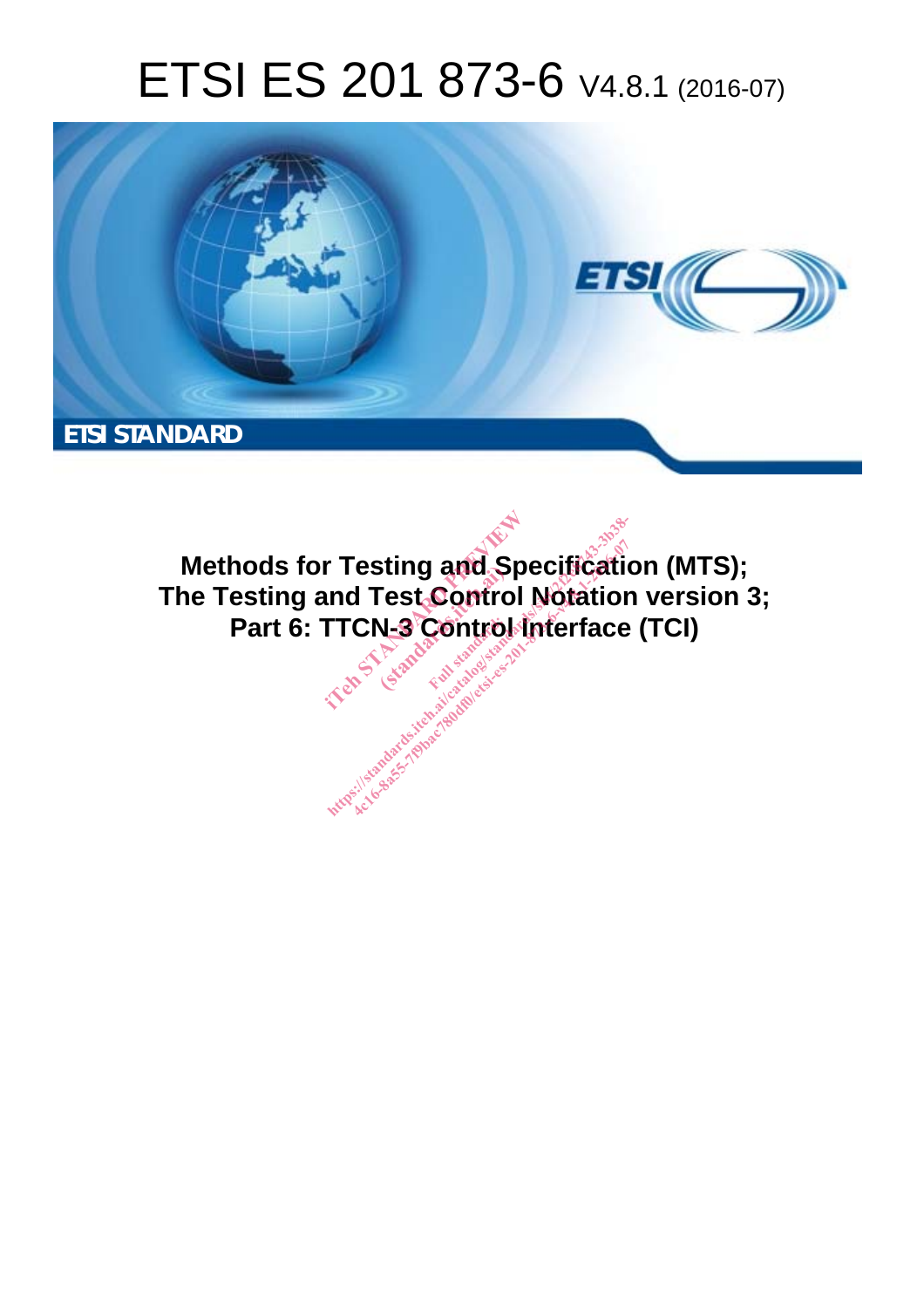Reference RES/MTS-201873-6 T3ed481TCI

Keywords control, interface, methodology, TCI, testing, TTCN-3

## *ETSI*

650 Route des Lucioles F-06921 Sophia Antipolis Cedex - FRANCE Tel.: +33 4 92 94 42 00 Fax: +33 4 93 65 47 16 Siret N° 348 623 562 00017 - NAF 742 C<br>Association à but non lucratif enregistrée à la Association à but non lucratif enregistrée à la Sous-Préfecture de Grasse (06) N° 7803/88 *Important notice*  el.: +33 4 92 94 42 00 Fax: +33 4 93<br>
Siret N° 348 623 562 00017 - NAF 742<br>
Association à but non une registrée<br>
Sous-Préfecture de Grasse (06) N° 7803<br>
Sus-Préfecture de Grasse (06) N° 7803<br>
Composition de Critique de San iation à but non lucratif enr<br>Préfecture de Grassé (06)<br>Contra de Grassé (06)<br>Contra d'article standards.<br>Contra d'article standards. COSAL Standard: 2014-1914 Multipular ps://www.etsi.org/standards-search<br>
Association à but non ducratif enregistrée à la  $\frac{3}{2}$ e sous-Préfecture de Grasse (06) N° 7803/88-1-2016<br>
Sous-Préfecture de Grasse (06) N° 7803/88-1-2016<br>
Active de Grass

The present document can be downloaded from: http://www.etsi.org/standards-search

The present document may be made available in electronic versions and/or in print. The content of any electronic and/or print versions of the present document shall not be modified without the prior written authorization of ETSI. In case of any existing or perceived difference in contents between such versions and/or in print, the only prevailing document is the print of the Portable Document Format (PDF) version kept on a specific network drive within ETSI Secretariat.

Users of the present document should be aware that the document may be subject to revision or change of status. Information on the current status of this and other ETSI documents is available at https://portal.etsi.org/TB/ETSIDeliverableStatus.aspx

If you find errors in the present document, please send your comment to one of the following services: https://portal.etsi.org/People/CommiteeSupportStaff.aspx

## *Copyright Notification*

No part may be reproduced or utilized in any form or by any means, electronic or mechanical, including photocopying and microfilm except as authorized by written permission of ETSI. The content of the PDF version shall not be modified without the written authorization of ETSI.

The copyright and the foregoing restriction extend to reproduction in all media.

© European Telecommunications Standards Institute 2016. All rights reserved.

**DECT**TM, **PLUGTESTS**TM, **UMTS**TM and the ETSI logo are Trade Marks of ETSI registered for the benefit of its Members. **3GPP**TM and **LTE**™ are Trade Marks of ETSI registered for the benefit of its Members and of the 3GPP Organizational Partners.

**GSM**® and the GSM logo are Trade Marks registered and owned by the GSM Association.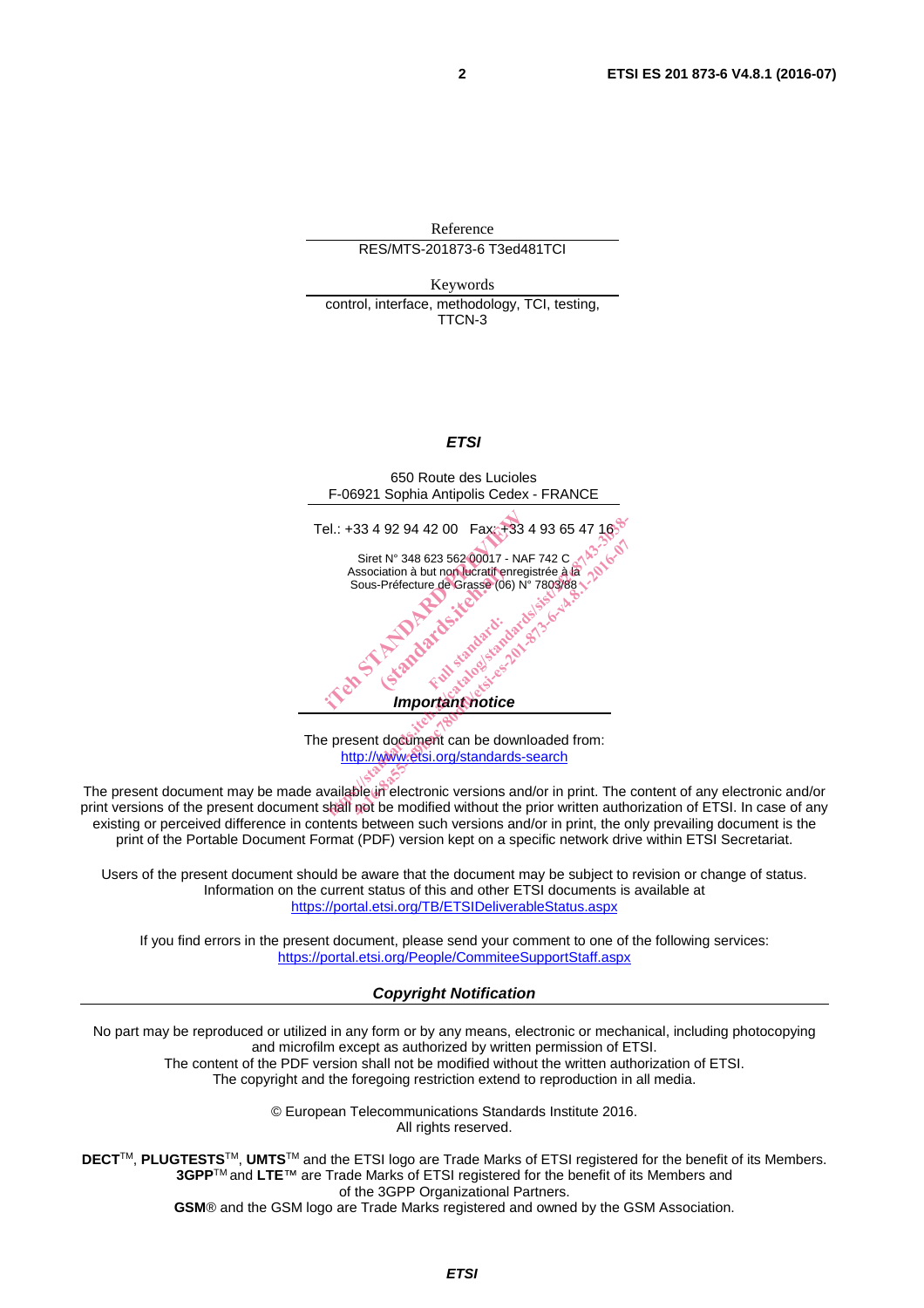## Contents

| 1                      |                                                                                                |  |
|------------------------|------------------------------------------------------------------------------------------------|--|
| 2<br>2.1<br>2.2        |                                                                                                |  |
| 3<br>3.1<br>3.2        |                                                                                                |  |
| $\overline{4}$         |                                                                                                |  |
| 5                      |                                                                                                |  |
| 6<br>6.1<br>6.1.0      |                                                                                                |  |
| 6.1.1<br>6.1.1.0       |                                                                                                |  |
| 6.1.1.1<br>6.1.1.2     |                                                                                                |  |
| 6.1.1.3<br>6.1.1.4     |                                                                                                |  |
| 6.1.2                  |                                                                                                |  |
| 6.1.3<br>6.1.4         |                                                                                                |  |
| 6.2                    | Execution requirements for a TTCN-3 test system manufacturem manufacturem manufacturem can can |  |
| 7                      | TTCN-3 control interface and operations $\mathbb{R}^N$ , $\mathbb{R}^N$                        |  |
| 7.1                    |                                                                                                |  |
| 7.1.0                  |                                                                                                |  |
| 7.1.1<br>7.1.1.0       |                                                                                                |  |
| 7.1.1.1                |                                                                                                |  |
| 7.1.1.2                |                                                                                                |  |
| 7.1.1.3                |                                                                                                |  |
| 7.1.1.3.0              |                                                                                                |  |
| 7.1.1.3.1              |                                                                                                |  |
| 7.2                    |                                                                                                |  |
| 7.2.0<br>7.2.1         |                                                                                                |  |
| 7.2.1.0                |                                                                                                |  |
| 7.2.1.1                |                                                                                                |  |
| 7.2.1.2                |                                                                                                |  |
| 7.2.2                  |                                                                                                |  |
| 7.2.2.0                |                                                                                                |  |
| 7.2.2.1                |                                                                                                |  |
| 7.2.2.2                |                                                                                                |  |
| 7.2.2.2.0              |                                                                                                |  |
| 7.2.2.2.1              |                                                                                                |  |
| 7.2.2.2.2<br>7.2.2.2.3 |                                                                                                |  |
| 7.2.2.2.4              |                                                                                                |  |
| 7.2.2.2.5              |                                                                                                |  |
| 7.2.2.2.6              |                                                                                                |  |
|                        |                                                                                                |  |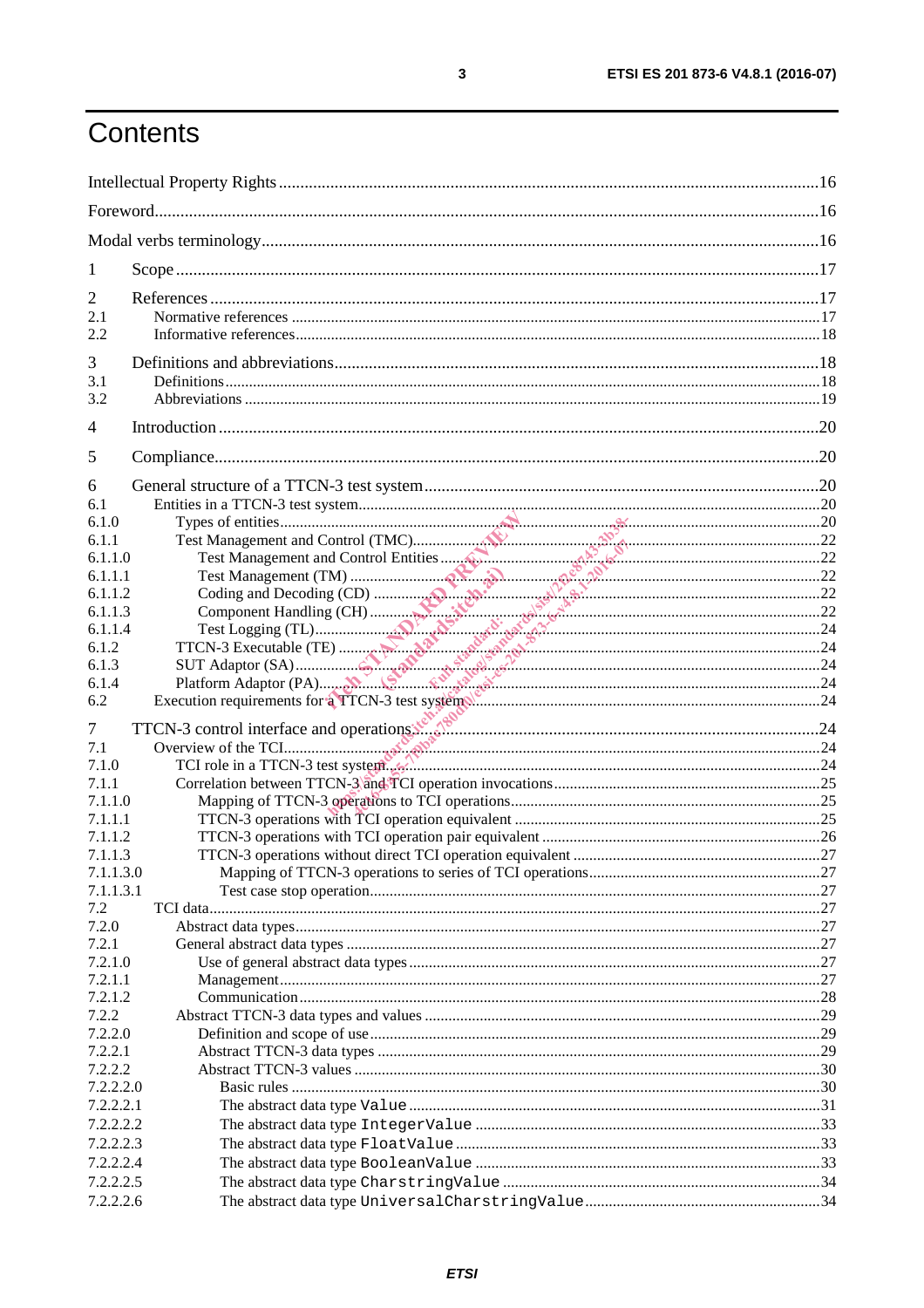| 7.2.2.2.7          |  |
|--------------------|--|
| 7.2.2.2.8          |  |
| 7.2.2.2.9          |  |
| 7.2.2.2.10         |  |
| 7.2.2.2.11         |  |
| 7.2.2.2.12         |  |
| 7.2.2.2.13         |  |
| 7.2.2.2.14         |  |
| 7.2.2.2.15         |  |
| 7.2.2.3            |  |
| 7.2.2.3.1          |  |
| 7.2.2.3.2          |  |
| 7.2.2.3.3          |  |
| 7.2.2.3.4          |  |
| 7.2.2.3.5          |  |
| 7.2.2.4            |  |
| 7.2.2.4.0          |  |
| 7.2.2.4.1          |  |
| 7.2.2.4.2          |  |
| 7.2.2.4.3          |  |
| 7.2.3              |  |
| 7.2.3.1            |  |
| 7.2.3.2            |  |
| 7.2.3.3            |  |
| 7.2.3.4            |  |
| 7.3                |  |
| 7.3.0              |  |
| 7.3.1              |  |
| 7.3.1.0            |  |
| 7.3.1.1            |  |
| 7.3.1.1.0          |  |
| 7.3.1.1.1          |  |
| 7.3.1.1.2          |  |
| 7.3.1.1.3          |  |
| 7.3.1.1.4          |  |
| 7.3.1.1.5          |  |
| 7.3.1.1.6          |  |
| 7.3.1.1.7          |  |
| 7.3.1.1.8          |  |
| 7.3.1.1.9          |  |
| 7.3.1.1.10         |  |
| 7.3.1.2            |  |
| 7.3.1.2.0          |  |
| 7.3.1.2.1          |  |
| 7.3.1.2.2          |  |
| 7.3.1.2.3          |  |
| 7.3.1.2.4          |  |
| 7.3.1.2.5          |  |
| 7.3.1.2.6<br>7.3.2 |  |
| 7.3.2.0            |  |
| 7.3.2.1            |  |
| 7.3.2.1.0          |  |
| 7.3.2.1.1          |  |
| 7.3.2.1.2          |  |
| 7.3.2.1.3          |  |
| 7.3.2.1.4          |  |
| 7.3.2.1.5          |  |
| 7.3.2.1.6          |  |
| 7.3.2.1.7          |  |
|                    |  |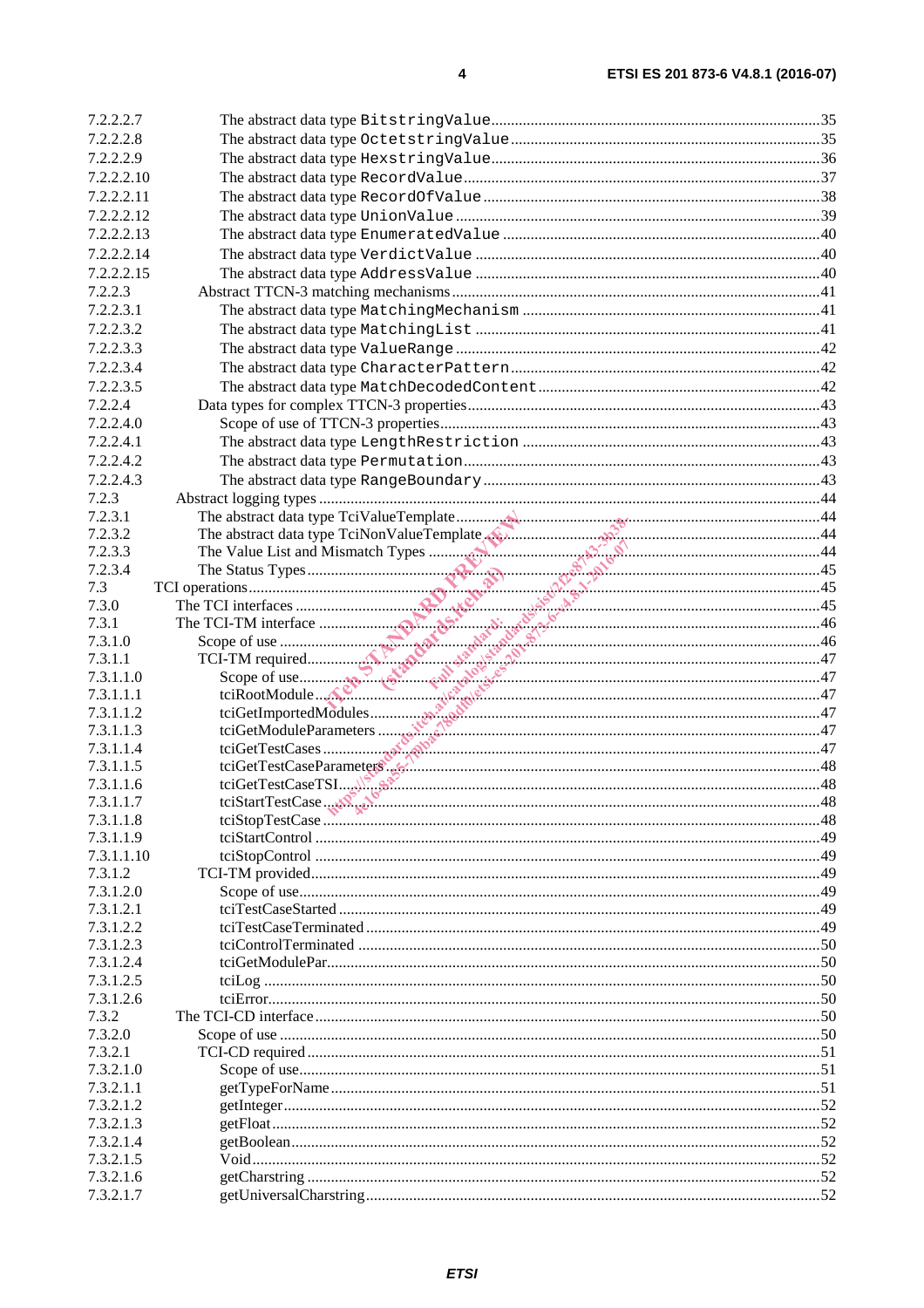| ٠ |   |   |   |
|---|---|---|---|
|   |   |   |   |
|   | I | I | I |

| 7.3.2.1.8              |                                                                                                                                                                                                                                                                                                                                                                                                                  |  |
|------------------------|------------------------------------------------------------------------------------------------------------------------------------------------------------------------------------------------------------------------------------------------------------------------------------------------------------------------------------------------------------------------------------------------------------------|--|
| 7.3.2.1.9              |                                                                                                                                                                                                                                                                                                                                                                                                                  |  |
| 7.3.2.1.10             |                                                                                                                                                                                                                                                                                                                                                                                                                  |  |
| 7.3.2.1.11             |                                                                                                                                                                                                                                                                                                                                                                                                                  |  |
| 7.3.2.1.12             |                                                                                                                                                                                                                                                                                                                                                                                                                  |  |
| 7.3.2.2                |                                                                                                                                                                                                                                                                                                                                                                                                                  |  |
| 7.3.2.2.0              |                                                                                                                                                                                                                                                                                                                                                                                                                  |  |
| 7.3.2.2.1              |                                                                                                                                                                                                                                                                                                                                                                                                                  |  |
| 7.3.2.2.2              |                                                                                                                                                                                                                                                                                                                                                                                                                  |  |
| 7.3.2.2.3              |                                                                                                                                                                                                                                                                                                                                                                                                                  |  |
| 7.3.2.2.4              |                                                                                                                                                                                                                                                                                                                                                                                                                  |  |
| 7.3.3                  |                                                                                                                                                                                                                                                                                                                                                                                                                  |  |
| 7.3.3.0                |                                                                                                                                                                                                                                                                                                                                                                                                                  |  |
| 7.3.3.1                |                                                                                                                                                                                                                                                                                                                                                                                                                  |  |
| 7.3.3.1.0              |                                                                                                                                                                                                                                                                                                                                                                                                                  |  |
| 7.3.3.1.1              |                                                                                                                                                                                                                                                                                                                                                                                                                  |  |
| 7.3.3.1.2              |                                                                                                                                                                                                                                                                                                                                                                                                                  |  |
| 7.3.3.1.3              |                                                                                                                                                                                                                                                                                                                                                                                                                  |  |
| 7.3.3.1.4              |                                                                                                                                                                                                                                                                                                                                                                                                                  |  |
| 7.3.3.1.5              |                                                                                                                                                                                                                                                                                                                                                                                                                  |  |
| 7.3.3.1.6              |                                                                                                                                                                                                                                                                                                                                                                                                                  |  |
| 7.3.3.1.7              |                                                                                                                                                                                                                                                                                                                                                                                                                  |  |
| 7.3.3.1.8              |                                                                                                                                                                                                                                                                                                                                                                                                                  |  |
| 7.3.3.1.9              |                                                                                                                                                                                                                                                                                                                                                                                                                  |  |
| 7.3.3.1.10             |                                                                                                                                                                                                                                                                                                                                                                                                                  |  |
| 7.3.3.1.11             |                                                                                                                                                                                                                                                                                                                                                                                                                  |  |
| 7.3.3.1.12             |                                                                                                                                                                                                                                                                                                                                                                                                                  |  |
| 7.3.3.1.13             |                                                                                                                                                                                                                                                                                                                                                                                                                  |  |
| 7.3.3.1.14             |                                                                                                                                                                                                                                                                                                                                                                                                                  |  |
| 7.3.3.1.15             |                                                                                                                                                                                                                                                                                                                                                                                                                  |  |
| 7.3.3.1.16             |                                                                                                                                                                                                                                                                                                                                                                                                                  |  |
| 7.3.3.1.17             | $\begin{tabular}{ c c } \hline \multicolumn{1}{ c }{58} \multicolumn{1}{ c }{58} \multicolumn{1}{ c }{58} \multicolumn{1}{ c }{58} \multicolumn{1}{ c }{58} \multicolumn{1}{ c }{58} \multicolumn{1}{ c }{58} \multicolumn{1}{ c }{58} \multicolumn{1}{ c }{58} \multicolumn{1}{ c }{58} \multicolumn{1}{ c }{58} \multicolumn{1}{ c }{58} \multicolumn{1}{ c }{58} \multicolumn{1}{ c }{58} \multicolumn{1}{ c$ |  |
| 7.3.3.1.18             |                                                                                                                                                                                                                                                                                                                                                                                                                  |  |
| 7.3.3.1.19             |                                                                                                                                                                                                                                                                                                                                                                                                                  |  |
| 7.3.3.1.20             |                                                                                                                                                                                                                                                                                                                                                                                                                  |  |
| 7.3.3.1.21             |                                                                                                                                                                                                                                                                                                                                                                                                                  |  |
| 7.3.3.1.22             |                                                                                                                                                                                                                                                                                                                                                                                                                  |  |
| 7.3.3.2                |                                                                                                                                                                                                                                                                                                                                                                                                                  |  |
| 7.3.3.2.0              | Scope of use $\frac{1}{2}$ $\frac{1}{2}$ $\frac{1}{2}$ $\frac{1}{2}$ $\frac{1}{2}$ $\frac{1}{2}$ $\frac{1}{2}$ $\frac{1}{2}$ $\frac{1}{2}$ $\frac{1}{2}$ $\frac{1}{2}$ $\frac{1}{2}$ $\frac{1}{2}$ $\frac{1}{2}$ $\frac{1}{2}$ $\frac{1}{2}$ $\frac{1}{2}$ $\frac{1}{2}$ $\frac{1}{2}$ $\frac{1}{2}$ $\frac{1}{2}$                                                                                               |  |
| 7.3.3.2.1              |                                                                                                                                                                                                                                                                                                                                                                                                                  |  |
| 7.3.3.2.2              |                                                                                                                                                                                                                                                                                                                                                                                                                  |  |
| 7.3.3.2.3              |                                                                                                                                                                                                                                                                                                                                                                                                                  |  |
| 7.3.3.2.4              |                                                                                                                                                                                                                                                                                                                                                                                                                  |  |
| 7.3.3.2.5              |                                                                                                                                                                                                                                                                                                                                                                                                                  |  |
| 7.3.3.2.6              |                                                                                                                                                                                                                                                                                                                                                                                                                  |  |
| 7.3.3.2.7              |                                                                                                                                                                                                                                                                                                                                                                                                                  |  |
| 7.3.3.2.8<br>7.3.3.2.9 |                                                                                                                                                                                                                                                                                                                                                                                                                  |  |
| 7.3.3.2.10             |                                                                                                                                                                                                                                                                                                                                                                                                                  |  |
| 7.3.3.2.11             |                                                                                                                                                                                                                                                                                                                                                                                                                  |  |
| 7.3.3.2.12             |                                                                                                                                                                                                                                                                                                                                                                                                                  |  |
| 7.3.3.2.13             |                                                                                                                                                                                                                                                                                                                                                                                                                  |  |
| 7.3.3.2.14             |                                                                                                                                                                                                                                                                                                                                                                                                                  |  |
| 7.3.3.2.15             |                                                                                                                                                                                                                                                                                                                                                                                                                  |  |
| 7.3.3.2.16             |                                                                                                                                                                                                                                                                                                                                                                                                                  |  |
| 7.3.3.2.17             |                                                                                                                                                                                                                                                                                                                                                                                                                  |  |
| 7.3.3.2.18             |                                                                                                                                                                                                                                                                                                                                                                                                                  |  |
| 7.3.3.2.19             |                                                                                                                                                                                                                                                                                                                                                                                                                  |  |
| 7.3.3.2.20             |                                                                                                                                                                                                                                                                                                                                                                                                                  |  |
| 7.3.3.2.21             |                                                                                                                                                                                                                                                                                                                                                                                                                  |  |
| 7.3.3.2.22             |                                                                                                                                                                                                                                                                                                                                                                                                                  |  |
| 7.3.3.2.23             |                                                                                                                                                                                                                                                                                                                                                                                                                  |  |
|                        |                                                                                                                                                                                                                                                                                                                                                                                                                  |  |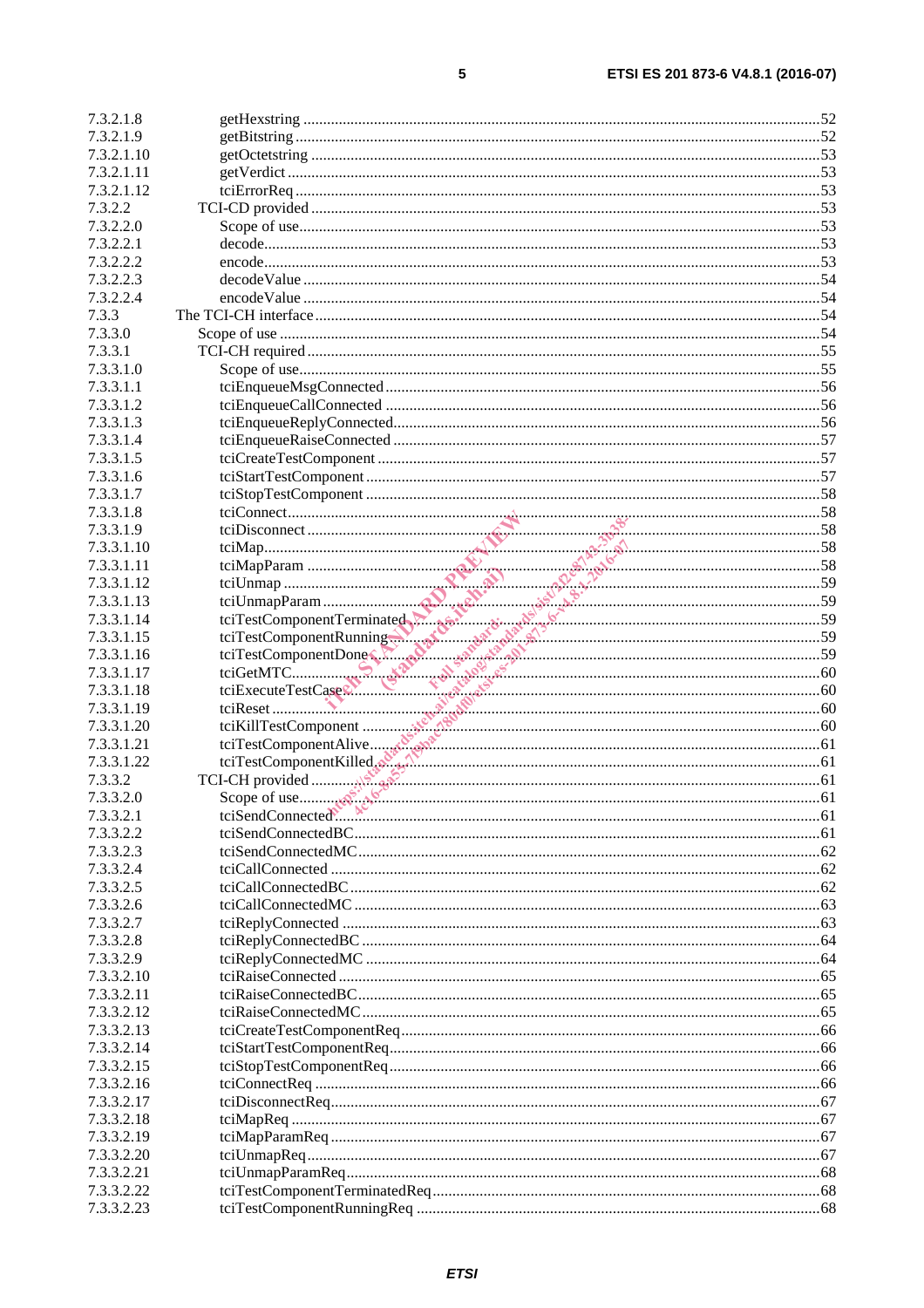| 7.3.3.2.24 |                                                                                                                                                                                                                                                                                                                                                                                                                                                              |  |
|------------|--------------------------------------------------------------------------------------------------------------------------------------------------------------------------------------------------------------------------------------------------------------------------------------------------------------------------------------------------------------------------------------------------------------------------------------------------------------|--|
| 7.3.3.2.25 |                                                                                                                                                                                                                                                                                                                                                                                                                                                              |  |
| 7.3.3.2.26 |                                                                                                                                                                                                                                                                                                                                                                                                                                                              |  |
| 7.3.3.2.27 |                                                                                                                                                                                                                                                                                                                                                                                                                                                              |  |
| 7.3.3.2.28 |                                                                                                                                                                                                                                                                                                                                                                                                                                                              |  |
| 7.3.3.2.29 |                                                                                                                                                                                                                                                                                                                                                                                                                                                              |  |
| 7.3.3.2.30 |                                                                                                                                                                                                                                                                                                                                                                                                                                                              |  |
| 7.3.4      |                                                                                                                                                                                                                                                                                                                                                                                                                                                              |  |
| 7.3.4.0    |                                                                                                                                                                                                                                                                                                                                                                                                                                                              |  |
| 7.3.4.1    |                                                                                                                                                                                                                                                                                                                                                                                                                                                              |  |
| 7.3.4.1.0  |                                                                                                                                                                                                                                                                                                                                                                                                                                                              |  |
| 7.3.4.1.1  |                                                                                                                                                                                                                                                                                                                                                                                                                                                              |  |
| 7.3.4.1.2  |                                                                                                                                                                                                                                                                                                                                                                                                                                                              |  |
| 7.3.4.1.3  |                                                                                                                                                                                                                                                                                                                                                                                                                                                              |  |
| 7.3.4.1.4  |                                                                                                                                                                                                                                                                                                                                                                                                                                                              |  |
| 7.3.4.1.5  |                                                                                                                                                                                                                                                                                                                                                                                                                                                              |  |
| 7.3.4.1.6  |                                                                                                                                                                                                                                                                                                                                                                                                                                                              |  |
| 7.3.4.1.7  |                                                                                                                                                                                                                                                                                                                                                                                                                                                              |  |
|            |                                                                                                                                                                                                                                                                                                                                                                                                                                                              |  |
| 7.3.4.1.8  |                                                                                                                                                                                                                                                                                                                                                                                                                                                              |  |
| 7.3.4.1.9  |                                                                                                                                                                                                                                                                                                                                                                                                                                                              |  |
| 7.3.4.1.10 |                                                                                                                                                                                                                                                                                                                                                                                                                                                              |  |
| 7.3.4.1.11 |                                                                                                                                                                                                                                                                                                                                                                                                                                                              |  |
| 7.3.4.1.12 |                                                                                                                                                                                                                                                                                                                                                                                                                                                              |  |
| 7.3.4.1.13 |                                                                                                                                                                                                                                                                                                                                                                                                                                                              |  |
| 7.3.4.1.14 |                                                                                                                                                                                                                                                                                                                                                                                                                                                              |  |
| 7.3.4.1.15 |                                                                                                                                                                                                                                                                                                                                                                                                                                                              |  |
| 7.3.4.1.16 |                                                                                                                                                                                                                                                                                                                                                                                                                                                              |  |
| 7.3.4.1.17 |                                                                                                                                                                                                                                                                                                                                                                                                                                                              |  |
| 7.3.4.1.18 |                                                                                                                                                                                                                                                                                                                                                                                                                                                              |  |
| 7.3.4.1.19 |                                                                                                                                                                                                                                                                                                                                                                                                                                                              |  |
| 7.3.4.1.20 |                                                                                                                                                                                                                                                                                                                                                                                                                                                              |  |
| 7.3.4.1.21 |                                                                                                                                                                                                                                                                                                                                                                                                                                                              |  |
| 7.3.4.1.22 |                                                                                                                                                                                                                                                                                                                                                                                                                                                              |  |
| 7.3.4.1.23 | $\begin{tabular}{ c c c } \hline \text{tilMSend\_m\_MC} & \text{14} \\ \hline \text{tilMSend\_c\_BC} & \text{15} \\ \hline \text{tilMSend\_c\_MC} & \text{16} \\ \hline \text{tilMDetected\_m} & \text{17} \\ \hline \text{tilMDetected\_c} & \text{18} \\ \hline \text{tilMMismnach\_m} & \text{19} \\ \hline \text{tilMMismnach\_c} & \text{19} \\ \hline \text{tilMMismnach\_c} & \text{10} \\ \hline \text{tilMMismatch\_c} & \text{11} \\ \hline \text$ |  |
| 7.3.4.1.24 |                                                                                                                                                                                                                                                                                                                                                                                                                                                              |  |
| 7.3.4.1.25 |                                                                                                                                                                                                                                                                                                                                                                                                                                                              |  |
| 7.3.4.1.26 |                                                                                                                                                                                                                                                                                                                                                                                                                                                              |  |
| 7.3.4.1.27 | tliPrGetCallDetected_m <sup>3</sup>                                                                                                                                                                                                                                                                                                                                                                                                                          |  |
| 7.3.4.1.28 | tliPrGetCallDetected communication and the contract of contract of contract and the contract of contract of the                                                                                                                                                                                                                                                                                                                                              |  |
| 7.3.4.1.29 |                                                                                                                                                                                                                                                                                                                                                                                                                                                              |  |
| 7.3.4.1.30 |                                                                                                                                                                                                                                                                                                                                                                                                                                                              |  |
| 7.3.4.1.31 |                                                                                                                                                                                                                                                                                                                                                                                                                                                              |  |
| 7.3.4.1.32 |                                                                                                                                                                                                                                                                                                                                                                                                                                                              |  |
| 7.3.4.1.33 |                                                                                                                                                                                                                                                                                                                                                                                                                                                              |  |
| 7.3.4.1.34 |                                                                                                                                                                                                                                                                                                                                                                                                                                                              |  |
| 7.3.4.1.35 |                                                                                                                                                                                                                                                                                                                                                                                                                                                              |  |
| 7.3.4.1.36 |                                                                                                                                                                                                                                                                                                                                                                                                                                                              |  |
| 7.3.4.1.37 |                                                                                                                                                                                                                                                                                                                                                                                                                                                              |  |
| 7.3.4.1.38 |                                                                                                                                                                                                                                                                                                                                                                                                                                                              |  |
| 7.3.4.1.39 |                                                                                                                                                                                                                                                                                                                                                                                                                                                              |  |
| 7.3.4.1.40 |                                                                                                                                                                                                                                                                                                                                                                                                                                                              |  |
| 7.3.4.1.41 |                                                                                                                                                                                                                                                                                                                                                                                                                                                              |  |
| 7.3.4.1.42 |                                                                                                                                                                                                                                                                                                                                                                                                                                                              |  |
| 7.3.4.1.43 |                                                                                                                                                                                                                                                                                                                                                                                                                                                              |  |
| 7.3.4.1.44 |                                                                                                                                                                                                                                                                                                                                                                                                                                                              |  |
| 7.3.4.1.45 |                                                                                                                                                                                                                                                                                                                                                                                                                                                              |  |
| 7.3.4.1.46 |                                                                                                                                                                                                                                                                                                                                                                                                                                                              |  |
| 7.3.4.1.47 |                                                                                                                                                                                                                                                                                                                                                                                                                                                              |  |
| 7.3.4.1.48 |                                                                                                                                                                                                                                                                                                                                                                                                                                                              |  |
| 7.3.4.1.49 |                                                                                                                                                                                                                                                                                                                                                                                                                                                              |  |
| 7.3.4.1.50 |                                                                                                                                                                                                                                                                                                                                                                                                                                                              |  |
| 7.3.4.1.51 |                                                                                                                                                                                                                                                                                                                                                                                                                                                              |  |
|            |                                                                                                                                                                                                                                                                                                                                                                                                                                                              |  |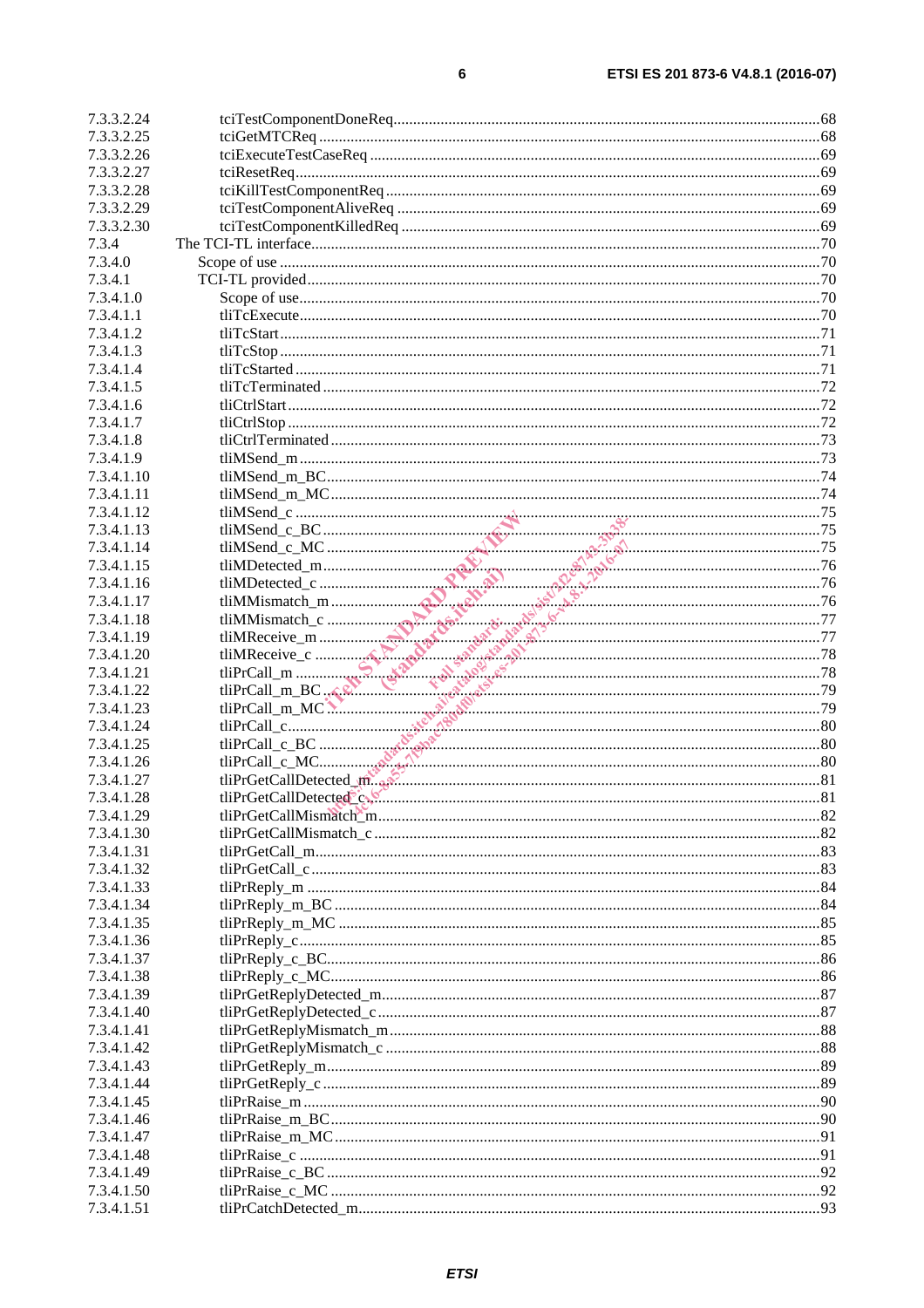| 7.3.4.1.52  |  |
|-------------|--|
| 7.3.4.1.53  |  |
| 7.3.4.1.54  |  |
| 7.3.4.1.55  |  |
| 7.3.4.1.56  |  |
| 7.3.4.1.57  |  |
| 7.3.4.1.58  |  |
| 7.3.4.1.59  |  |
| 7.3.4.1.60  |  |
| 7.3.4.1.61  |  |
| 7.3.4.1.62  |  |
| 7.3.4.1.63  |  |
| 7.3.4.1.64  |  |
| 7.3.4.1.65  |  |
| 7.3.4.1.66  |  |
| 7.3.4.1.67  |  |
| 7.3.4.1.68  |  |
| 7.3.4.1.69  |  |
| 7.3.4.1.70  |  |
| 7.3.4.1.71  |  |
| 7.3.4.1.72  |  |
| 7.3.4.1.73  |  |
| 7.3.4.1.74  |  |
| 7.3.4.1.75  |  |
| 7.3.4.1.76  |  |
| 7.3.4.1.77  |  |
| 7.3.4.1.78  |  |
| 7.3.4.1.79  |  |
| 7.3.4.1.80  |  |
| 7.3.4.1.81  |  |
| 7.3.4.1.82  |  |
| 7.3.4.1.83  |  |
| 7.3.4.1.84  |  |
| 7.3.4.1.85  |  |
| 7.3.4.1.86  |  |
| 7.3.4.1.87  |  |
| 7.3.4.1.88  |  |
| 7.3.4.1.89  |  |
| 7.3.4.1.90  |  |
| 7.3.4.1.91  |  |
| 7.3.4.1.92  |  |
| 7.3.4.1.93  |  |
| 7.3.4.1.94  |  |
| 7.3.4.1.95  |  |
| 7.3.4.1.96  |  |
| 7.3.4.1.97  |  |
| 7.3.4.1.98  |  |
| 7.3.4.1.99  |  |
| 7.3.4.1.100 |  |
| 7.3.4.1.101 |  |
| 7.3.4.1.102 |  |
| 7.3.4.1.103 |  |
| 7.3.4.1.104 |  |
| 7.3.4.1.105 |  |
| 7.3.4.1.106 |  |
| 7.3.4.1.107 |  |
| 7.3.4.1.108 |  |
| 7.3.4.1.109 |  |
| 7.3.4.1.110 |  |
| 7.3.4.1.111 |  |
| 7.3.4.1.112 |  |
| 7.3.4.1.113 |  |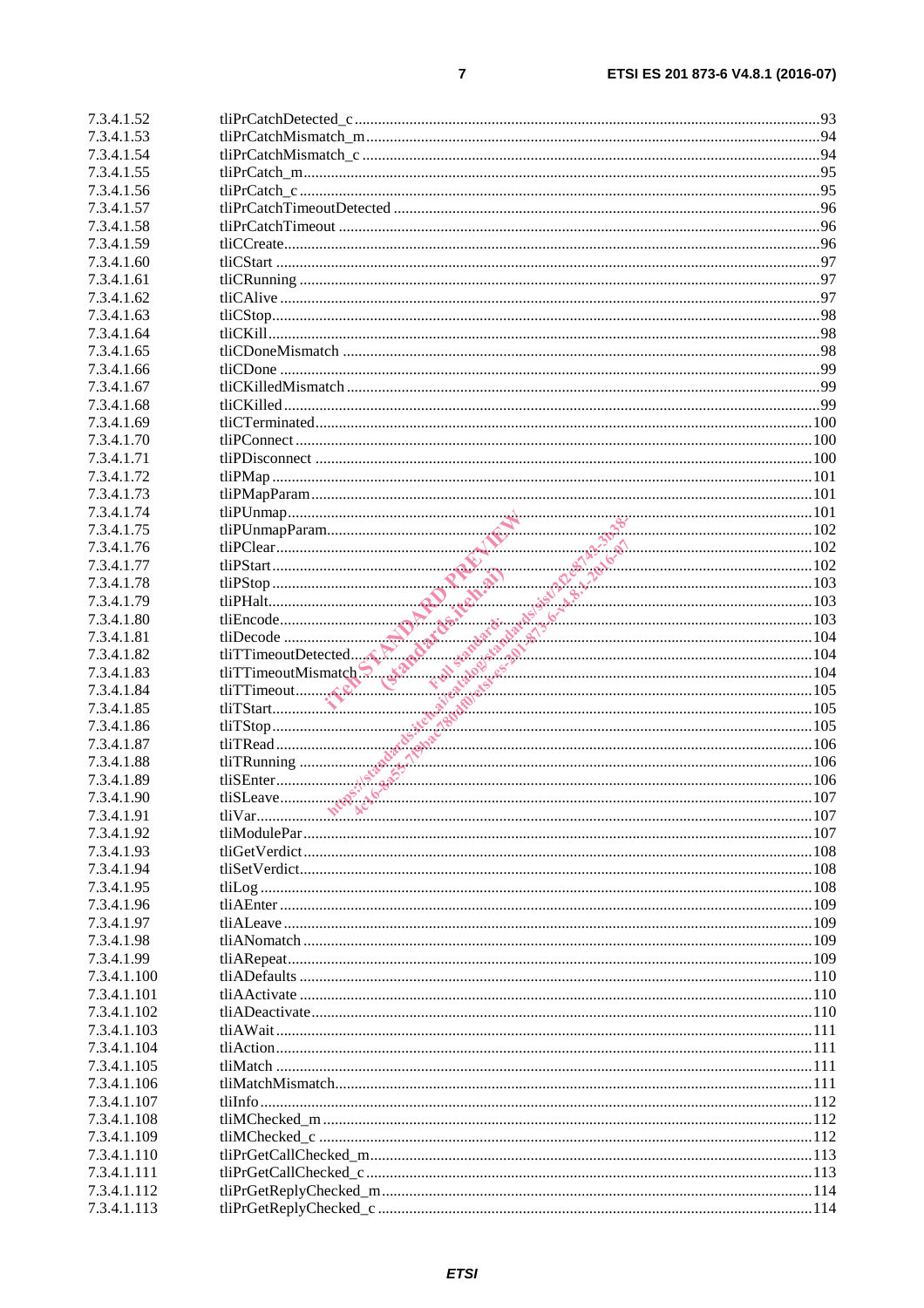$\bf 8$ 

| 7.3.4.1.114 |                                                                                                                                                                                                                                                                                                                                                                                                                                                                                 |  |
|-------------|---------------------------------------------------------------------------------------------------------------------------------------------------------------------------------------------------------------------------------------------------------------------------------------------------------------------------------------------------------------------------------------------------------------------------------------------------------------------------------|--|
| 7.3.4.1.115 |                                                                                                                                                                                                                                                                                                                                                                                                                                                                                 |  |
| 7.3.4.1.116 |                                                                                                                                                                                                                                                                                                                                                                                                                                                                                 |  |
| 7.3.4.1.117 |                                                                                                                                                                                                                                                                                                                                                                                                                                                                                 |  |
| 7.3.4.1.118 |                                                                                                                                                                                                                                                                                                                                                                                                                                                                                 |  |
| 7.3.4.1.119 |                                                                                                                                                                                                                                                                                                                                                                                                                                                                                 |  |
| 7.3.4.1.120 |                                                                                                                                                                                                                                                                                                                                                                                                                                                                                 |  |
| 7.3.4.1.121 |                                                                                                                                                                                                                                                                                                                                                                                                                                                                                 |  |
|             |                                                                                                                                                                                                                                                                                                                                                                                                                                                                                 |  |
| 8           |                                                                                                                                                                                                                                                                                                                                                                                                                                                                                 |  |
| 8.1         |                                                                                                                                                                                                                                                                                                                                                                                                                                                                                 |  |
| 8.2         |                                                                                                                                                                                                                                                                                                                                                                                                                                                                                 |  |
| 8.2.1       |                                                                                                                                                                                                                                                                                                                                                                                                                                                                                 |  |
| 8.2.2       |                                                                                                                                                                                                                                                                                                                                                                                                                                                                                 |  |
| 8.3         |                                                                                                                                                                                                                                                                                                                                                                                                                                                                                 |  |
| 8.3.1       |                                                                                                                                                                                                                                                                                                                                                                                                                                                                                 |  |
| 8.3.2       |                                                                                                                                                                                                                                                                                                                                                                                                                                                                                 |  |
| 8.3.2.0     |                                                                                                                                                                                                                                                                                                                                                                                                                                                                                 |  |
| 8.3.2.1     |                                                                                                                                                                                                                                                                                                                                                                                                                                                                                 |  |
| 8.3.2.2     |                                                                                                                                                                                                                                                                                                                                                                                                                                                                                 |  |
| 8.3.2.3     |                                                                                                                                                                                                                                                                                                                                                                                                                                                                                 |  |
| 8.3.2.4     |                                                                                                                                                                                                                                                                                                                                                                                                                                                                                 |  |
| 8.3.2.5     |                                                                                                                                                                                                                                                                                                                                                                                                                                                                                 |  |
| 8.3.2.6     |                                                                                                                                                                                                                                                                                                                                                                                                                                                                                 |  |
| 8.3.2.7     | TeiBehaviourldType<br>TeiModuleIdType<br>TeiModuleIdType<br>TeiModuleParameterIdType<br>121<br>TeiModuleParameterIdType                                                                                                                                                                                                                                                                                                                                                         |  |
| 8.3.2.8     |                                                                                                                                                                                                                                                                                                                                                                                                                                                                                 |  |
| 8.3.2.9     |                                                                                                                                                                                                                                                                                                                                                                                                                                                                                 |  |
| 8.3.2.10    |                                                                                                                                                                                                                                                                                                                                                                                                                                                                                 |  |
| 8.3.2.11    |                                                                                                                                                                                                                                                                                                                                                                                                                                                                                 |  |
| 8.3.2.12    |                                                                                                                                                                                                                                                                                                                                                                                                                                                                                 |  |
| 8.3.2.13    |                                                                                                                                                                                                                                                                                                                                                                                                                                                                                 |  |
| 8.3.2.14    |                                                                                                                                                                                                                                                                                                                                                                                                                                                                                 |  |
| 8.3.2.15    |                                                                                                                                                                                                                                                                                                                                                                                                                                                                                 |  |
| 8.3.2.16    |                                                                                                                                                                                                                                                                                                                                                                                                                                                                                 |  |
| 8.3.2.17    |                                                                                                                                                                                                                                                                                                                                                                                                                                                                                 |  |
| 8.3.2.18    |                                                                                                                                                                                                                                                                                                                                                                                                                                                                                 |  |
| 8.3.2.19    |                                                                                                                                                                                                                                                                                                                                                                                                                                                                                 |  |
|             |                                                                                                                                                                                                                                                                                                                                                                                                                                                                                 |  |
| 8.3.2.20    |                                                                                                                                                                                                                                                                                                                                                                                                                                                                                 |  |
| 8.3.3       |                                                                                                                                                                                                                                                                                                                                                                                                                                                                                 |  |
| 8.3.3.0     | TeiModuleParameterListType<br>TeiModuleParameterListType<br>TeiParameterTypeListType<br>TeiParameterTypeListType<br>TeiParameterTypeListType<br>TeiParameterTypeListType<br>TeiDaculeIListType<br>TeiDaculeIListType<br>TeiDaculeIListType<br>Te<br>General principles  with the communication of the communication of the communication of the communication of the communication of the communication of the communication of the communication of the communication of the c |  |
| 8.3.3.1     |                                                                                                                                                                                                                                                                                                                                                                                                                                                                                 |  |
| 8.3.4       |                                                                                                                                                                                                                                                                                                                                                                                                                                                                                 |  |
| 8.3.4.0     |                                                                                                                                                                                                                                                                                                                                                                                                                                                                                 |  |
| 8.3.4.1     |                                                                                                                                                                                                                                                                                                                                                                                                                                                                                 |  |
| 8.3.4.2     |                                                                                                                                                                                                                                                                                                                                                                                                                                                                                 |  |
| 8.3.4.3     |                                                                                                                                                                                                                                                                                                                                                                                                                                                                                 |  |
| 8.3.4.4     |                                                                                                                                                                                                                                                                                                                                                                                                                                                                                 |  |
| 8.3.4.5     |                                                                                                                                                                                                                                                                                                                                                                                                                                                                                 |  |
| 8.3.4.6     |                                                                                                                                                                                                                                                                                                                                                                                                                                                                                 |  |
| 8.3.4.7     |                                                                                                                                                                                                                                                                                                                                                                                                                                                                                 |  |
| 8.3.4.8     |                                                                                                                                                                                                                                                                                                                                                                                                                                                                                 |  |
| 8.3.4.9     |                                                                                                                                                                                                                                                                                                                                                                                                                                                                                 |  |
| 8.3.4.10    |                                                                                                                                                                                                                                                                                                                                                                                                                                                                                 |  |
| 8.3.4.11    |                                                                                                                                                                                                                                                                                                                                                                                                                                                                                 |  |
| 8.3.4.12    |                                                                                                                                                                                                                                                                                                                                                                                                                                                                                 |  |
| 8.3.4.13    |                                                                                                                                                                                                                                                                                                                                                                                                                                                                                 |  |
| 8.3.4.14    |                                                                                                                                                                                                                                                                                                                                                                                                                                                                                 |  |
| 8.3.4.15    |                                                                                                                                                                                                                                                                                                                                                                                                                                                                                 |  |
| 8.3.5       |                                                                                                                                                                                                                                                                                                                                                                                                                                                                                 |  |
| 8.3.5.0     |                                                                                                                                                                                                                                                                                                                                                                                                                                                                                 |  |
| 8.3.5.1     |                                                                                                                                                                                                                                                                                                                                                                                                                                                                                 |  |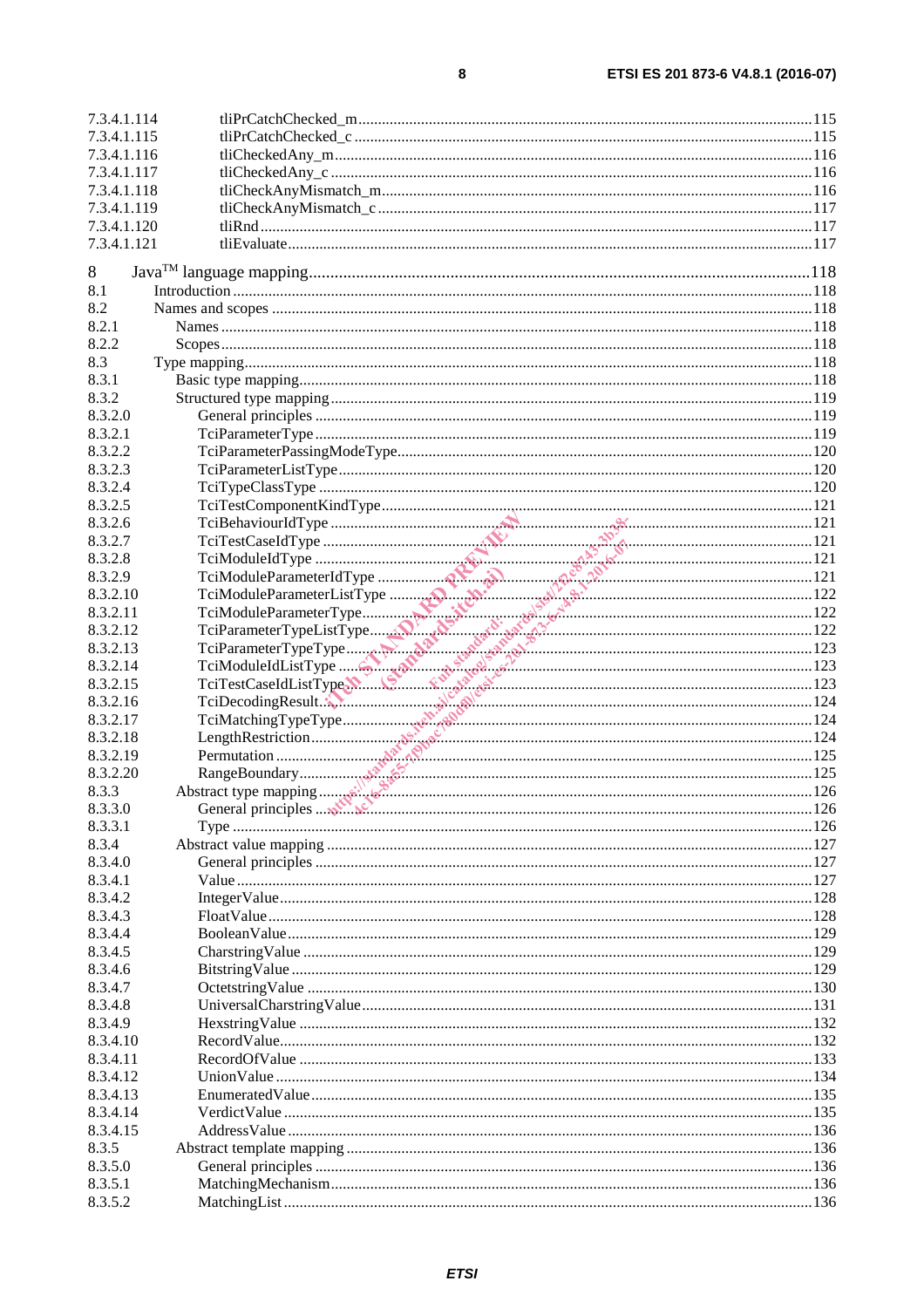| 8.3.5.3  |                                                                                                                                                                                                                                                                                                                    |  |
|----------|--------------------------------------------------------------------------------------------------------------------------------------------------------------------------------------------------------------------------------------------------------------------------------------------------------------------|--|
| 8.3.5.4  |                                                                                                                                                                                                                                                                                                                    |  |
| 8.3.5.5  |                                                                                                                                                                                                                                                                                                                    |  |
| 8.3.6    |                                                                                                                                                                                                                                                                                                                    |  |
| 8.3.6.0  |                                                                                                                                                                                                                                                                                                                    |  |
| 8.3.6.1  |                                                                                                                                                                                                                                                                                                                    |  |
| 8.3.6.2  |                                                                                                                                                                                                                                                                                                                    |  |
| 8.3.6.3  |                                                                                                                                                                                                                                                                                                                    |  |
| 8.3.6.4  |                                                                                                                                                                                                                                                                                                                    |  |
| 8.3.6.5  |                                                                                                                                                                                                                                                                                                                    |  |
| 8.3.6.6  |                                                                                                                                                                                                                                                                                                                    |  |
|          |                                                                                                                                                                                                                                                                                                                    |  |
| 8.3.6.7  |                                                                                                                                                                                                                                                                                                                    |  |
| 8.3.6.8  |                                                                                                                                                                                                                                                                                                                    |  |
| 8.4      |                                                                                                                                                                                                                                                                                                                    |  |
| 8.5      |                                                                                                                                                                                                                                                                                                                    |  |
| 8.5.0    |                                                                                                                                                                                                                                                                                                                    |  |
| 8.5.1    |                                                                                                                                                                                                                                                                                                                    |  |
| 8.5.1.1  |                                                                                                                                                                                                                                                                                                                    |  |
| 8.5.1.2  |                                                                                                                                                                                                                                                                                                                    |  |
| 8.5.2    |                                                                                                                                                                                                                                                                                                                    |  |
| 8.5.2.1  |                                                                                                                                                                                                                                                                                                                    |  |
| 8.5.2.2  |                                                                                                                                                                                                                                                                                                                    |  |
| 8.5.3    |                                                                                                                                                                                                                                                                                                                    |  |
| 8.5.3.1  |                                                                                                                                                                                                                                                                                                                    |  |
| 8.5.3.2  |                                                                                                                                                                                                                                                                                                                    |  |
| 8.5.4    |                                                                                                                                                                                                                                                                                                                    |  |
| 8.5.4.1  |                                                                                                                                                                                                                                                                                                                    |  |
| 8.6      |                                                                                                                                                                                                                                                                                                                    |  |
| 8.7      |                                                                                                                                                                                                                                                                                                                    |  |
| 8.8      |                                                                                                                                                                                                                                                                                                                    |  |
|          |                                                                                                                                                                                                                                                                                                                    |  |
|          |                                                                                                                                                                                                                                                                                                                    |  |
| 9        |                                                                                                                                                                                                                                                                                                                    |  |
| 9.1      |                                                                                                                                                                                                                                                                                                                    |  |
| 9.2      |                                                                                                                                                                                                                                                                                                                    |  |
| 9.3      |                                                                                                                                                                                                                                                                                                                    |  |
|          |                                                                                                                                                                                                                                                                                                                    |  |
| 9.4      |                                                                                                                                                                                                                                                                                                                    |  |
| 9.4.1    | The TCI-CH interface<br>TCI-CH provided<br>TCI-TL provided<br>TCI-TL interface<br>TCI-TL interface<br>TCI-TL interface<br>TCI-TL interface<br>TCI-TL interface<br>TCI-TL interface<br>TCI-TL provided.<br>Security: The SCI-TL of the Bigging inte                                                                 |  |
| 9.4.1.1  |                                                                                                                                                                                                                                                                                                                    |  |
| 9.4.1.2  |                                                                                                                                                                                                                                                                                                                    |  |
| 9.4.2    | The TCI-CD interface $\mathbb{R}^N$ , $\mathbb{R}^N$ , $\mathbb{R}^N$ , $\mathbb{R}^N$ , $\mathbb{R}^N$ , $\mathbb{R}^N$ , $\mathbb{R}^N$ , $\mathbb{R}^N$ , $\mathbb{R}^N$ , $\mathbb{R}^N$ , $\mathbb{R}^N$ , $\mathbb{R}^N$ , $\mathbb{R}^N$ , $\mathbb{R}^N$ , $\mathbb{R}^N$ , $\mathbb{R}^N$ , $\mathbb{R}^$ |  |
| 9.4.2.1  |                                                                                                                                                                                                                                                                                                                    |  |
| 9.4.2.2  |                                                                                                                                                                                                                                                                                                                    |  |
| 9.4.3    |                                                                                                                                                                                                                                                                                                                    |  |
| 9.4.3.1  |                                                                                                                                                                                                                                                                                                                    |  |
| 9.4.3.2  |                                                                                                                                                                                                                                                                                                                    |  |
| 9.4.4    |                                                                                                                                                                                                                                                                                                                    |  |
| 9.4.4.1  |                                                                                                                                                                                                                                                                                                                    |  |
| 9.5      |                                                                                                                                                                                                                                                                                                                    |  |
| 9.6      |                                                                                                                                                                                                                                                                                                                    |  |
| 9.7      |                                                                                                                                                                                                                                                                                                                    |  |
|          |                                                                                                                                                                                                                                                                                                                    |  |
| 10       |                                                                                                                                                                                                                                                                                                                    |  |
| 10.1     |                                                                                                                                                                                                                                                                                                                    |  |
| 10.2     |                                                                                                                                                                                                                                                                                                                    |  |
| 10.3     |                                                                                                                                                                                                                                                                                                                    |  |
| 10.4     |                                                                                                                                                                                                                                                                                                                    |  |
| 10.5     |                                                                                                                                                                                                                                                                                                                    |  |
| 10.5.0   |                                                                                                                                                                                                                                                                                                                    |  |
| 10.5.1   |                                                                                                                                                                                                                                                                                                                    |  |
| 10.5.2   |                                                                                                                                                                                                                                                                                                                    |  |
| 10.5.2.1 |                                                                                                                                                                                                                                                                                                                    |  |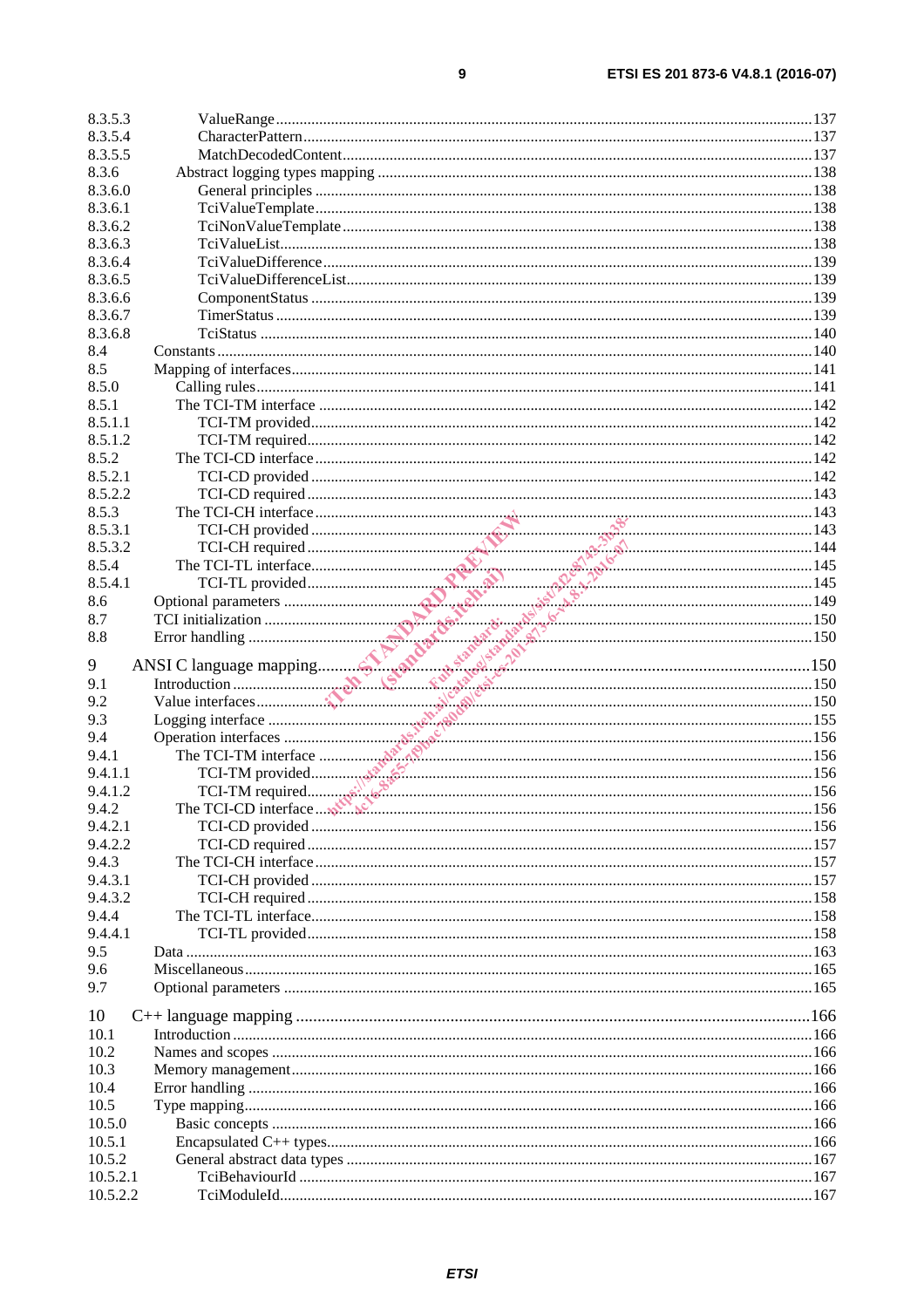| 10.5.2.3  |                                                                                                                                                                                                                                                                                                                                                                                                                                                                                           |  |
|-----------|-------------------------------------------------------------------------------------------------------------------------------------------------------------------------------------------------------------------------------------------------------------------------------------------------------------------------------------------------------------------------------------------------------------------------------------------------------------------------------------------|--|
| 10.5.2.4  |                                                                                                                                                                                                                                                                                                                                                                                                                                                                                           |  |
| 10.5.2.5  |                                                                                                                                                                                                                                                                                                                                                                                                                                                                                           |  |
| 10.5.2.6  |                                                                                                                                                                                                                                                                                                                                                                                                                                                                                           |  |
| 10.5.2.7  |                                                                                                                                                                                                                                                                                                                                                                                                                                                                                           |  |
| 10.5.2.8  |                                                                                                                                                                                                                                                                                                                                                                                                                                                                                           |  |
| 10.5.2.9  |                                                                                                                                                                                                                                                                                                                                                                                                                                                                                           |  |
| 10.5.2.10 |                                                                                                                                                                                                                                                                                                                                                                                                                                                                                           |  |
| 10.5.2.11 |                                                                                                                                                                                                                                                                                                                                                                                                                                                                                           |  |
|           |                                                                                                                                                                                                                                                                                                                                                                                                                                                                                           |  |
| 10.5.2.12 |                                                                                                                                                                                                                                                                                                                                                                                                                                                                                           |  |
| 10.5.2.13 |                                                                                                                                                                                                                                                                                                                                                                                                                                                                                           |  |
| 10.5.2.14 |                                                                                                                                                                                                                                                                                                                                                                                                                                                                                           |  |
| 10.5.2.15 |                                                                                                                                                                                                                                                                                                                                                                                                                                                                                           |  |
| 10.5.2.16 |                                                                                                                                                                                                                                                                                                                                                                                                                                                                                           |  |
| 10.5.2.17 |                                                                                                                                                                                                                                                                                                                                                                                                                                                                                           |  |
| 10.5.2.18 |                                                                                                                                                                                                                                                                                                                                                                                                                                                                                           |  |
| 10.5.2.19 |                                                                                                                                                                                                                                                                                                                                                                                                                                                                                           |  |
| 10.5.3    |                                                                                                                                                                                                                                                                                                                                                                                                                                                                                           |  |
| 10.5.3.1  |                                                                                                                                                                                                                                                                                                                                                                                                                                                                                           |  |
| 10.5.3.2  |                                                                                                                                                                                                                                                                                                                                                                                                                                                                                           |  |
| 10.5.3.3  |                                                                                                                                                                                                                                                                                                                                                                                                                                                                                           |  |
| 10.5.3.4  |                                                                                                                                                                                                                                                                                                                                                                                                                                                                                           |  |
| 10.5.3.5  |                                                                                                                                                                                                                                                                                                                                                                                                                                                                                           |  |
| 10.5.3.6  |                                                                                                                                                                                                                                                                                                                                                                                                                                                                                           |  |
| 10.5.3.7  |                                                                                                                                                                                                                                                                                                                                                                                                                                                                                           |  |
| 10.5.3.8  |                                                                                                                                                                                                                                                                                                                                                                                                                                                                                           |  |
| 10.5.3.9  |                                                                                                                                                                                                                                                                                                                                                                                                                                                                                           |  |
| 10.5.3.10 |                                                                                                                                                                                                                                                                                                                                                                                                                                                                                           |  |
| 10.5.3.11 |                                                                                                                                                                                                                                                                                                                                                                                                                                                                                           |  |
|           | $\begin{tabular}{ c c c c } \hline \text{FoalValue} & 177 \\ \text{Dolar string Value} & 178 \\ \text{UniversalCharstring Value} & 179 \\ \text{Bitsstring Value} & 179 \\ \text{Hersing Value} & 182 \\ \text{RecordOValue} & 181 \\ \text{RecordOValue} & 182 \\ \text{RecordOValue} & 182 \\ \text{ReordC1Value} & 183 \\ \text{UnnonValue} & 184 \\ \text{Heterical Value} & 185 \\ \text{NeutringÅ} & 184 \\ \text{Addresy Value} & 185 \\ \text{MatchingMechanism} & 185 \\ \text{$ |  |
| 10.5.3.12 |                                                                                                                                                                                                                                                                                                                                                                                                                                                                                           |  |
| 10.5.3.13 |                                                                                                                                                                                                                                                                                                                                                                                                                                                                                           |  |
| 10.5.3.14 |                                                                                                                                                                                                                                                                                                                                                                                                                                                                                           |  |
| 10.5.3.15 |                                                                                                                                                                                                                                                                                                                                                                                                                                                                                           |  |
| 10.5.3.16 |                                                                                                                                                                                                                                                                                                                                                                                                                                                                                           |  |
| 10.5.3.17 |                                                                                                                                                                                                                                                                                                                                                                                                                                                                                           |  |
| 10.5.3.18 |                                                                                                                                                                                                                                                                                                                                                                                                                                                                                           |  |
| 10.5.3.19 |                                                                                                                                                                                                                                                                                                                                                                                                                                                                                           |  |
| 10.5.3.20 |                                                                                                                                                                                                                                                                                                                                                                                                                                                                                           |  |
| 10.5.3.21 |                                                                                                                                                                                                                                                                                                                                                                                                                                                                                           |  |
| 10.5.3.22 |                                                                                                                                                                                                                                                                                                                                                                                                                                                                                           |  |
| 10.5.4    |                                                                                                                                                                                                                                                                                                                                                                                                                                                                                           |  |
| 10.5.4.1  |                                                                                                                                                                                                                                                                                                                                                                                                                                                                                           |  |
| 10.5.4.2  |                                                                                                                                                                                                                                                                                                                                                                                                                                                                                           |  |
| 10.5.4.3  |                                                                                                                                                                                                                                                                                                                                                                                                                                                                                           |  |
| 10.5.4.4  |                                                                                                                                                                                                                                                                                                                                                                                                                                                                                           |  |
| 10.5.4.5  |                                                                                                                                                                                                                                                                                                                                                                                                                                                                                           |  |
| 10.5.4.6  |                                                                                                                                                                                                                                                                                                                                                                                                                                                                                           |  |
| 10.5.4.7  |                                                                                                                                                                                                                                                                                                                                                                                                                                                                                           |  |
| 10.5.4.8  |                                                                                                                                                                                                                                                                                                                                                                                                                                                                                           |  |
| 10.6      |                                                                                                                                                                                                                                                                                                                                                                                                                                                                                           |  |
| 10.6.1    |                                                                                                                                                                                                                                                                                                                                                                                                                                                                                           |  |
| 10.6.1.1  |                                                                                                                                                                                                                                                                                                                                                                                                                                                                                           |  |
| 10.6.1.2  |                                                                                                                                                                                                                                                                                                                                                                                                                                                                                           |  |
|           |                                                                                                                                                                                                                                                                                                                                                                                                                                                                                           |  |
| 10.6.2    |                                                                                                                                                                                                                                                                                                                                                                                                                                                                                           |  |
| 10.6.2.1  |                                                                                                                                                                                                                                                                                                                                                                                                                                                                                           |  |
| 10.6.2.2  |                                                                                                                                                                                                                                                                                                                                                                                                                                                                                           |  |
| 10.6.3    |                                                                                                                                                                                                                                                                                                                                                                                                                                                                                           |  |
| 10.6.3.1  |                                                                                                                                                                                                                                                                                                                                                                                                                                                                                           |  |
| 10.6.3.2  |                                                                                                                                                                                                                                                                                                                                                                                                                                                                                           |  |
| 10.6.4    |                                                                                                                                                                                                                                                                                                                                                                                                                                                                                           |  |
| 10.6.4.1  |                                                                                                                                                                                                                                                                                                                                                                                                                                                                                           |  |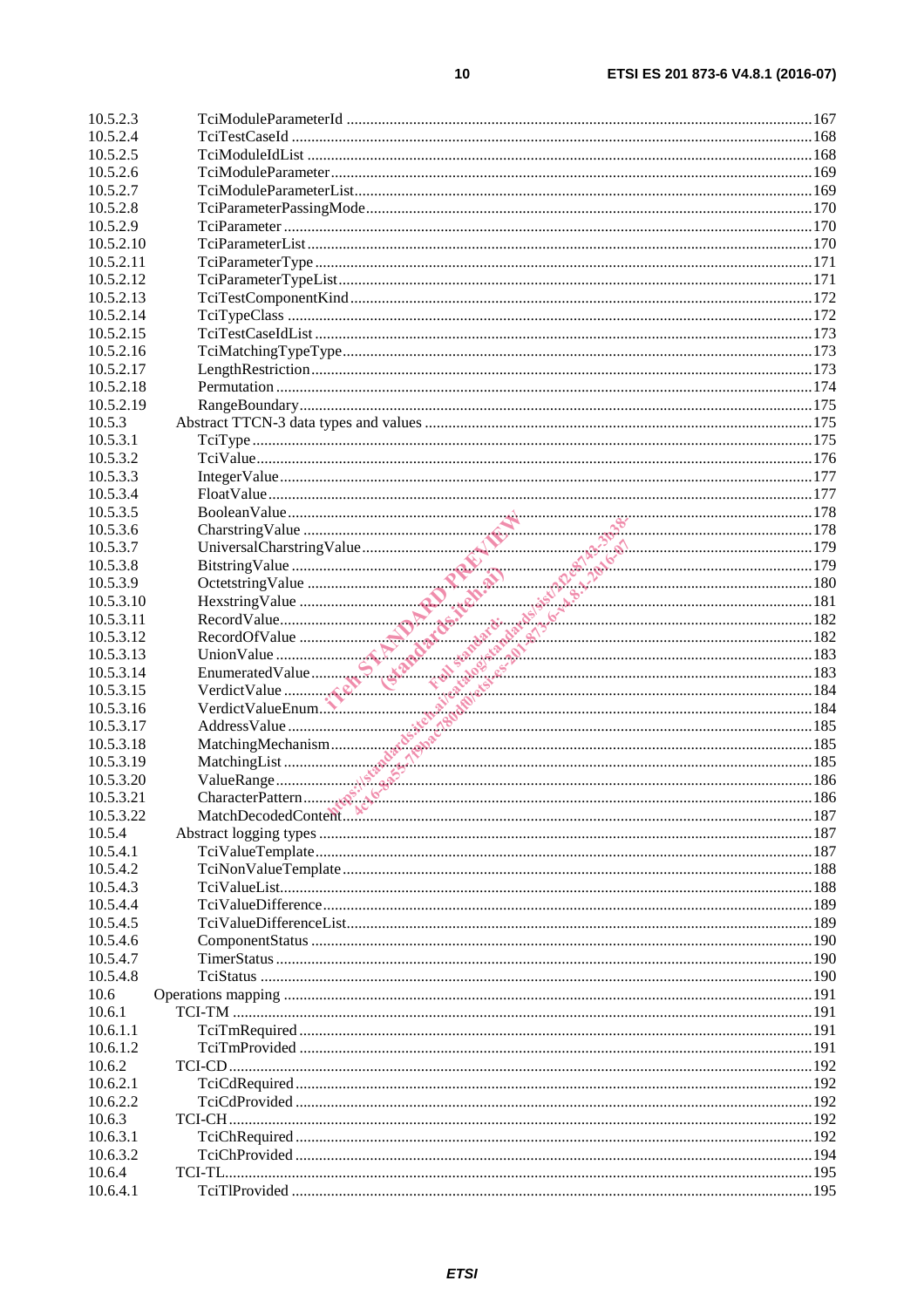$11$ 

| 11                  |                                                                                                                                                                                                                                                                                        |  |
|---------------------|----------------------------------------------------------------------------------------------------------------------------------------------------------------------------------------------------------------------------------------------------------------------------------------|--|
| 11.1                |                                                                                                                                                                                                                                                                                        |  |
| 11.2                |                                                                                                                                                                                                                                                                                        |  |
| 11.3                |                                                                                                                                                                                                                                                                                        |  |
| 11.3.1              |                                                                                                                                                                                                                                                                                        |  |
|                     |                                                                                                                                                                                                                                                                                        |  |
| 11.3.1.1            |                                                                                                                                                                                                                                                                                        |  |
| 11.3.1.2            |                                                                                                                                                                                                                                                                                        |  |
| 11.3.1.3            |                                                                                                                                                                                                                                                                                        |  |
| 11.3.1.4            |                                                                                                                                                                                                                                                                                        |  |
| 11.3.1.5            |                                                                                                                                                                                                                                                                                        |  |
| 11.3.1.6            |                                                                                                                                                                                                                                                                                        |  |
| 11.3.1.7            |                                                                                                                                                                                                                                                                                        |  |
| 11.3.1.8            |                                                                                                                                                                                                                                                                                        |  |
| 11.3.1.9            |                                                                                                                                                                                                                                                                                        |  |
| 11.3.1.10           |                                                                                                                                                                                                                                                                                        |  |
| 11.3.2              |                                                                                                                                                                                                                                                                                        |  |
|                     |                                                                                                                                                                                                                                                                                        |  |
| 11.3.2.1            |                                                                                                                                                                                                                                                                                        |  |
| 11.3.2.2            |                                                                                                                                                                                                                                                                                        |  |
| 11.3.2.3            |                                                                                                                                                                                                                                                                                        |  |
| 11.3.2.4            |                                                                                                                                                                                                                                                                                        |  |
| 11.3.2.5            |                                                                                                                                                                                                                                                                                        |  |
| 11.3.2.6            | $\begin{tabular}{ c c c c } \hline TriNessage Type 100000 & TriParametricType 100000 & 0.000000 & 0.000000 & 0.000000 & 0.000000 & 0.000000 & 0.000000 & 0.000000 & 0.000000 & 0.000000 & 0.000000 & 0.000000 & 0.000000 & 0.000000 & 0.000000 & 0.000000 & 0.000000 & 0.000000 & 0.0$ |  |
| 11.3.2.7            |                                                                                                                                                                                                                                                                                        |  |
| 11.3.2.8            |                                                                                                                                                                                                                                                                                        |  |
| 11.3.2.9            |                                                                                                                                                                                                                                                                                        |  |
| 11.3.2.10           |                                                                                                                                                                                                                                                                                        |  |
| 11.3.2.11           |                                                                                                                                                                                                                                                                                        |  |
| 11.3.2.12           |                                                                                                                                                                                                                                                                                        |  |
| 11.3.2.13           |                                                                                                                                                                                                                                                                                        |  |
|                     |                                                                                                                                                                                                                                                                                        |  |
| 11.3.2.14           |                                                                                                                                                                                                                                                                                        |  |
| 11.3.2.15           |                                                                                                                                                                                                                                                                                        |  |
| 11.3.2.16           |                                                                                                                                                                                                                                                                                        |  |
| 11.3.2.17           |                                                                                                                                                                                                                                                                                        |  |
| 11.3.2.18           |                                                                                                                                                                                                                                                                                        |  |
| 11.3.2.19           |                                                                                                                                                                                                                                                                                        |  |
| 11.3.2.20           |                                                                                                                                                                                                                                                                                        |  |
| 11.3.3              |                                                                                                                                                                                                                                                                                        |  |
| 11.3.3.1            |                                                                                                                                                                                                                                                                                        |  |
| 11.3.3.2            |                                                                                                                                                                                                                                                                                        |  |
| 11.3.3.3            |                                                                                                                                                                                                                                                                                        |  |
| 11.3.3.4            |                                                                                                                                                                                                                                                                                        |  |
| 11.3.3.5            |                                                                                                                                                                                                                                                                                        |  |
| 11.3.3.6            |                                                                                                                                                                                                                                                                                        |  |
| 11.3.3.7            |                                                                                                                                                                                                                                                                                        |  |
|                     |                                                                                                                                                                                                                                                                                        |  |
| 11.3.3.8            |                                                                                                                                                                                                                                                                                        |  |
| 11.3.3.9            |                                                                                                                                                                                                                                                                                        |  |
| 11.3.3.10           |                                                                                                                                                                                                                                                                                        |  |
| 11.3.3.11           |                                                                                                                                                                                                                                                                                        |  |
| 11.3.3.12           |                                                                                                                                                                                                                                                                                        |  |
| 11.3.3.13           |                                                                                                                                                                                                                                                                                        |  |
| 11.3.3.14           |                                                                                                                                                                                                                                                                                        |  |
|                     |                                                                                                                                                                                                                                                                                        |  |
| 11.3.3.15           |                                                                                                                                                                                                                                                                                        |  |
| 11.3.3.16           |                                                                                                                                                                                                                                                                                        |  |
| 11.3.3.17           |                                                                                                                                                                                                                                                                                        |  |
|                     |                                                                                                                                                                                                                                                                                        |  |
| 11.3.3.18           |                                                                                                                                                                                                                                                                                        |  |
| 11.3.3.19           |                                                                                                                                                                                                                                                                                        |  |
| 11.3.3.20           |                                                                                                                                                                                                                                                                                        |  |
| 11.3.3.21           |                                                                                                                                                                                                                                                                                        |  |
| 11.3.3.22           |                                                                                                                                                                                                                                                                                        |  |
| 11.3.3.23           |                                                                                                                                                                                                                                                                                        |  |
| 11.3.3.24<br>11.3.4 |                                                                                                                                                                                                                                                                                        |  |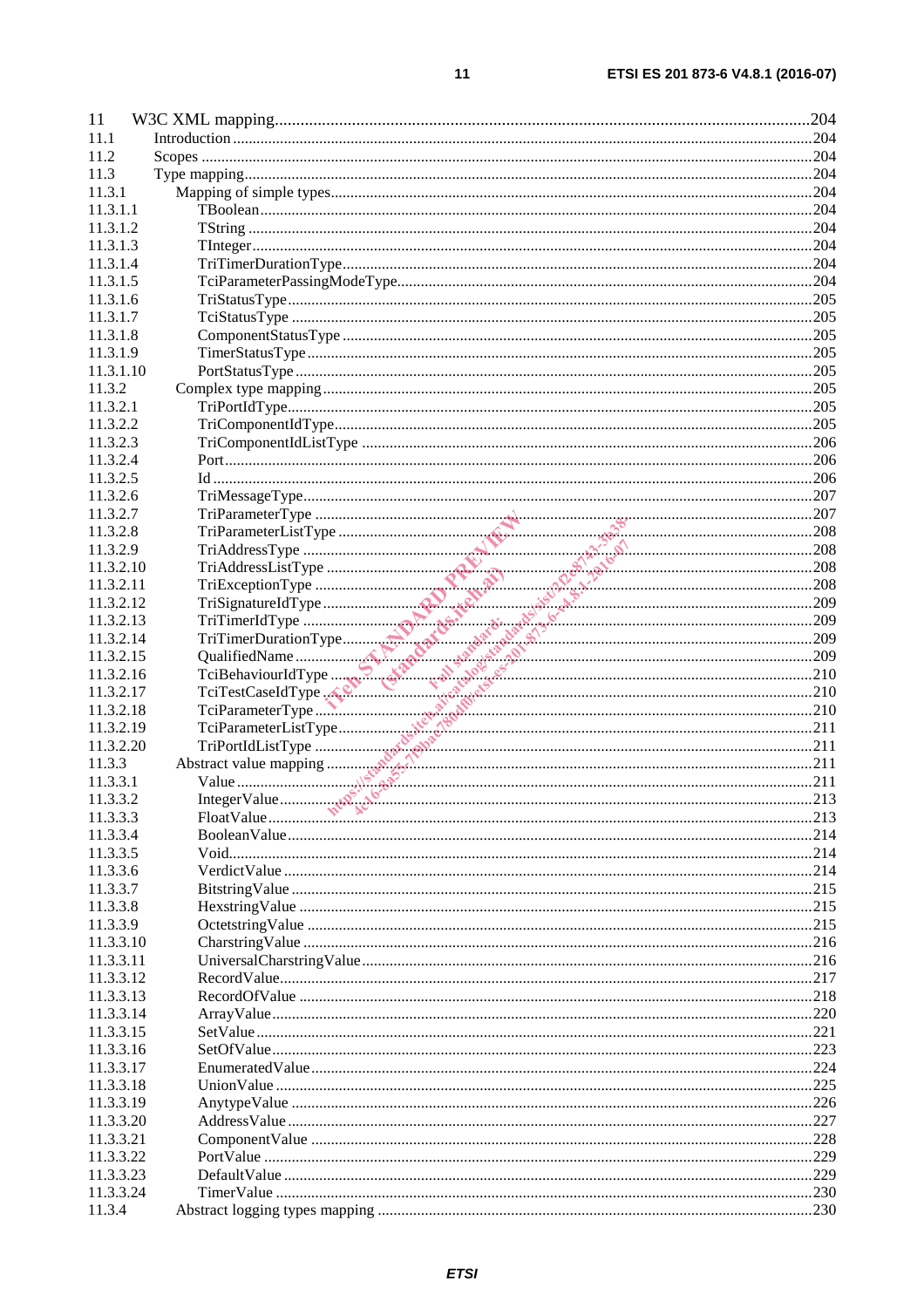| 11.3.4.1  |                                                                                                                                                                                                                                                      |      |
|-----------|------------------------------------------------------------------------------------------------------------------------------------------------------------------------------------------------------------------------------------------------------|------|
| 11.3.4.2  |                                                                                                                                                                                                                                                      |      |
| 11.3.4.3  |                                                                                                                                                                                                                                                      |      |
| 11.3.4.4  |                                                                                                                                                                                                                                                      |      |
| 11.3.4.5  |                                                                                                                                                                                                                                                      |      |
| 11.4      |                                                                                                                                                                                                                                                      |      |
| 11.4.0    |                                                                                                                                                                                                                                                      |      |
| 11.4.1    |                                                                                                                                                                                                                                                      |      |
| 11.4.2    |                                                                                                                                                                                                                                                      |      |
| 11.4.2.1  |                                                                                                                                                                                                                                                      |      |
|           |                                                                                                                                                                                                                                                      |      |
| 12        |                                                                                                                                                                                                                                                      |      |
| 12.1      |                                                                                                                                                                                                                                                      |      |
| 12.2      |                                                                                                                                                                                                                                                      |      |
| 12.2.1    |                                                                                                                                                                                                                                                      |      |
| 12.2.2    |                                                                                                                                                                                                                                                      |      |
| 12.3      |                                                                                                                                                                                                                                                      |      |
|           |                                                                                                                                                                                                                                                      |      |
| 12.4      |                                                                                                                                                                                                                                                      |      |
| 12.4.1    |                                                                                                                                                                                                                                                      |      |
| 12.4.1.0  |                                                                                                                                                                                                                                                      |      |
| 12.4.1.1  |                                                                                                                                                                                                                                                      |      |
| 12.4.2    |                                                                                                                                                                                                                                                      |      |
| 12.4.2.0  |                                                                                                                                                                                                                                                      |      |
| 12.4.2.1  |                                                                                                                                                                                                                                                      |      |
| 12.4.2.2  |                                                                                                                                                                                                                                                      |      |
| 12.4.2.3  |                                                                                                                                                                                                                                                      |      |
| 12.4.2.4  |                                                                                                                                                                                                                                                      |      |
| 12.4.2.5  |                                                                                                                                                                                                                                                      |      |
| 12.4.2.6  |                                                                                                                                                                                                                                                      |      |
| 12.4.2.7  |                                                                                                                                                                                                                                                      |      |
| 12.4.2.8  |                                                                                                                                                                                                                                                      |      |
| 12.4.2.9  | TciTestComponentKindType<br>TciTestComponentKindType<br>TciTestCaseIdType<br>TciTestCaseIdType<br>TciTestCaseIdListType<br>TciModuleParameterType<br>TciModuleParameterType<br>TciModuleParameterType<br>259<br>TciModuleParameterType<br>259<br>Tci |      |
| 12.4.2.10 |                                                                                                                                                                                                                                                      |      |
| 12.4.2.11 |                                                                                                                                                                                                                                                      |      |
| 12.4.2.12 |                                                                                                                                                                                                                                                      |      |
| 12.4.2.13 |                                                                                                                                                                                                                                                      |      |
|           |                                                                                                                                                                                                                                                      |      |
| 12.4.2.14 | TeiModuleParameterListType<br>TeiParameterTypeType<br>TeiParameterTypeListType<br>260                                                                                                                                                                |      |
| 12.4.2.15 |                                                                                                                                                                                                                                                      |      |
| 12.4.2.16 | TciMatchingTypeType                                                                                                                                                                                                                                  |      |
| 12.4.2.17 |                                                                                                                                                                                                                                                      | .261 |
| 12.4.2.18 |                                                                                                                                                                                                                                                      |      |
| 12.4.2.19 |                                                                                                                                                                                                                                                      |      |
| 12.4.3    |                                                                                                                                                                                                                                                      |      |
| 12.4.3.0  |                                                                                                                                                                                                                                                      |      |
| 12.4.3.1  |                                                                                                                                                                                                                                                      |      |
| 12.4.4    |                                                                                                                                                                                                                                                      |      |
| 12.4.4.0  |                                                                                                                                                                                                                                                      |      |
| 12.4.4.1  |                                                                                                                                                                                                                                                      |      |
| 12.4.4.2  |                                                                                                                                                                                                                                                      |      |
| 12.4.4.3  |                                                                                                                                                                                                                                                      |      |
| 12.4.4.4  |                                                                                                                                                                                                                                                      |      |
| 12.4.4.5  |                                                                                                                                                                                                                                                      |      |
| 12.4.4.6  |                                                                                                                                                                                                                                                      |      |
| 12.4.4.7  |                                                                                                                                                                                                                                                      |      |
| 12.4.4.8  |                                                                                                                                                                                                                                                      |      |
| 12.4.4.9  |                                                                                                                                                                                                                                                      |      |
| 12.4.4.10 |                                                                                                                                                                                                                                                      |      |
| 12.4.4.11 |                                                                                                                                                                                                                                                      |      |
|           |                                                                                                                                                                                                                                                      |      |
| 12.4.4.12 |                                                                                                                                                                                                                                                      |      |
| 12.4.4.13 |                                                                                                                                                                                                                                                      |      |
| 12.4.4.14 |                                                                                                                                                                                                                                                      |      |
| 12.4.4.15 |                                                                                                                                                                                                                                                      |      |